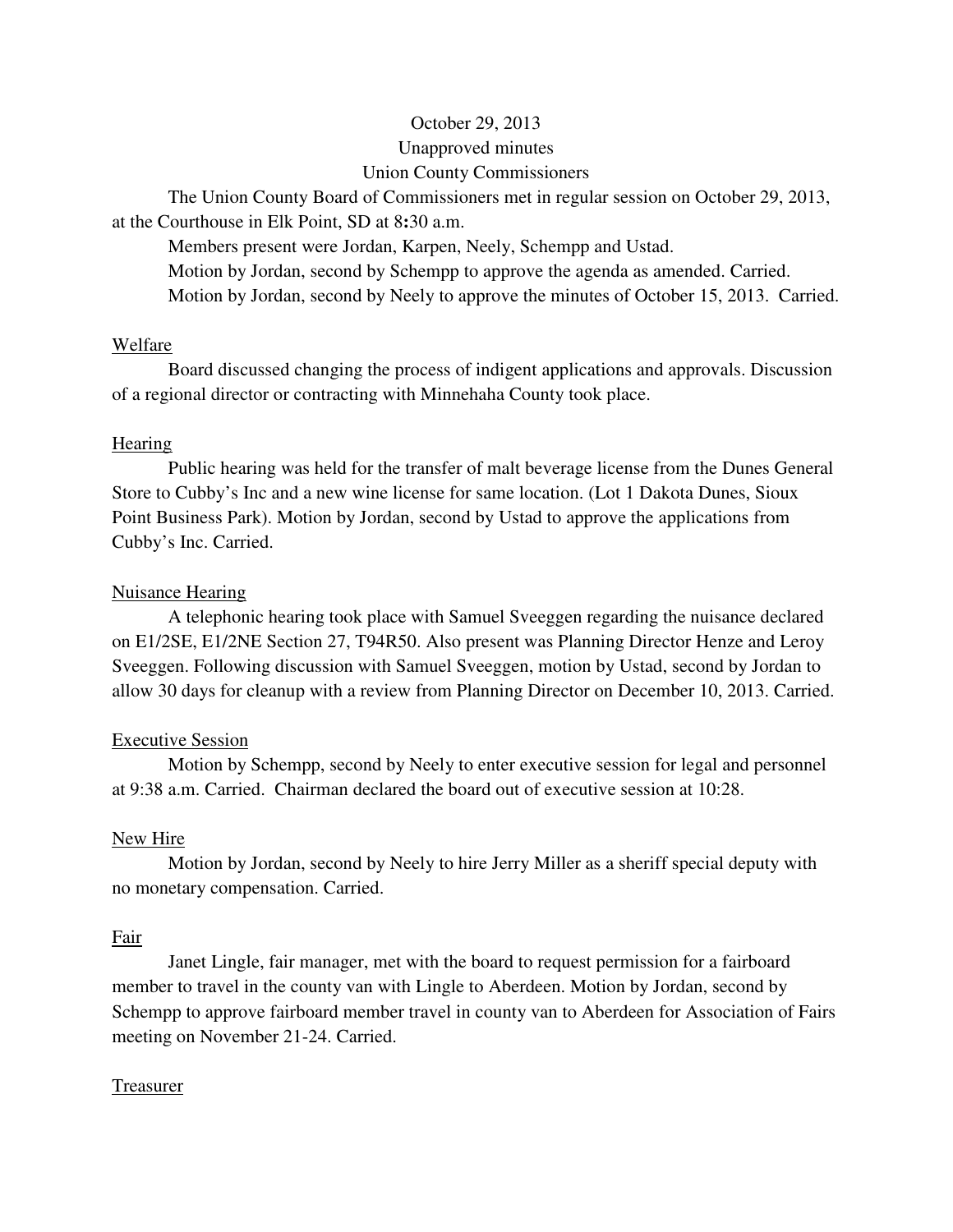Treasurer Hertel met with the board to discuss a tax contract with Roger and Sandra Bender. Motion by Ustad, second by Neely to authorize the treasurer to enter into a contact with Benders for tax payment. Carried.

#### Recess

Chairman declared a recess at 10:40 – 10:48.

#### Hwy

 Motion by Jordan, second by Ustad to approve the utility permit application from Southeast Electric on CR#25 Sec 25, T95N R50W. Carried.

#### Claims

 Motion by Jordan, second by Schempp to approve the claims as presented. Carried. The following claims have been audited, approved and warrants drawn on the same: Bi-weekly payroll for 11-01-2013: Auditor \$42.00; Treasurer \$168.00; Election \$42.00; State's Attorney \$608.10; Public Building \$773.50; Register of Deeds \$612.26; Sheriff \$32,276.35; Nurse \$170.55; WIC \$350.10; Highway \$21,873.84; EMA \$78.21. Courthouse payroll for the month of October 2013: Commissioners \$5,075.00; Auditor \$9,265.39; Data Processing \$230.74; Treasurer \$13,221.11; State's Attorney \$14,325.43; Public Building \$4,136.97; Assessor \$9,794.31; Register of Deeds \$6,516.51; Veteran \$1,000.00; Sheriff \$4,835.05; Nurse \$923.47; Jail \$114.58; Extension \$1,362.69; Fair \$1,371.88; Weed \$639.34; Planning & Zoning \$3,428.41; Coroner \$58.00; Highway \$7,761.55; EMA \$1,517.92. A-1 Alcester (Premiums) \$189.60; Accurate Reporting (Transcripts) \$502.50; Am San (Supp) \$1,061.83; Avera Sacred Heart (Care MI) \$505.17; Barkley Asphalt (Repair/Supp) \$818.96; Best Western Ramkota Hotel (Lodging) \$163.98; Bierschbach Equip (Repair/Supp) \$1,907.50; Bob Barker (Supp) \$226.67; Bomgaars (Supp) \$140.83; Brule Go-Getters (Premiums) \$93.60; Busy Corral (Premiums) \$178.50; C & H Heavy Duty Specialists (Maint) \$925.00; Century Link (Util) \$1,248.40; City of Elk Point (Util) \$5,558.56; Courageous Clovers (Premiums) \$121.20; Crawford County Sheriff (Return) \$17.38; Crystal Harkness (Per Diem) \$64.00; Dakota Kids (Premiums) \$111.90; Dakota Psychological Svc (Eval) \$3,320.00; Dale Neely (Mileage) \$55.50; Deadwood Mountain Grand (Lodging) \$162.00; Denise Cody (MI Hearing) \$60.00; Dept of Legislative Audit (Audit) \$15,648.50; Dept of Revenue (Lic Trans) \$75.00; Dixon Co Sheriff (Return) \$53.70; Donald Gray (Mileage) \$4.44; Doyle Karpen (Mileage) \$22.20; Eager Beavers (Premiums) \$283.50; Electronic Engineering (Maint) \$108.75; Employee Data Forms (Supp) \$36.75; Eugene Flynn (Mileage) \$11.10; Fastenal Co (Supp) \$129.43; First State Bank (Supp) \$94.50; Foulk Bros Plumbing (Repair) \$250.00; Fremont Tire/T-W Tire (Supp) \$443.50; Hickory Tech (Util) \$122.70; High Performance Coatings (Maint) \$1,474.00; Home Builders Assn (Dues) \$360.00; Iowa Office Supply (Supp) \$209.53; Jacks Uniform & Equip (Cloth Allow) \$228.40; Janitor Depot (Supp) \$179.64; Jebro (Supp) \$962.50; Jessica Henderson (Subpoena) \$30.36; Jim Morrison (Subpoena) \$31.84; Juror Fees (Juror Fees) \$1,651.44; Kalins (Supp) \$59.82; Karen Swanda (MI Hearing) \$90.00; Knife River (Supp) \$7,730.53; Knology (Util) \$52.95; L G Everist (Repair) \$1,030.52; Lawson Products (Supp) \$325.16; Limoges Svc